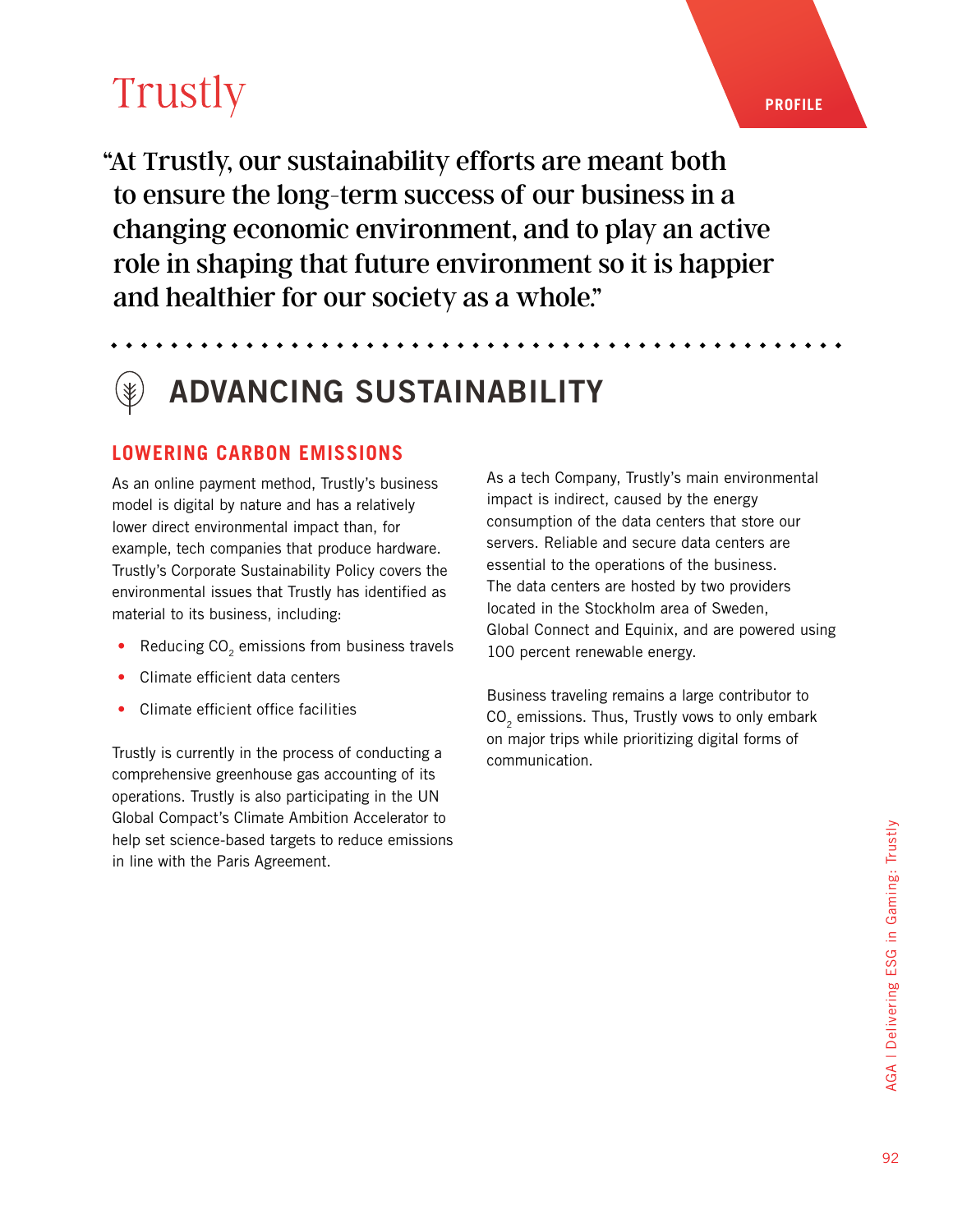### STRENGTHENING DIVERSITY, EQUITY & INCLUSION

#### **INCREASING BOARD & MANAGEMENT DIVERSITY**

In 2020, Trustly's Board of Directors was comprised of 29 percent women. Through our commitment to DEI, that has grown to 43 percent today.

### **STRENGTHENING EMPLOYEE DEI**

Trustly considers its people its most valuable asset. Having the best people results in high-performing teams that deliver the innovative products that are reshaping the payments landscape.

Trustly also believes that diversity drives innovation and results in products that are more inclusive. That's why Trustly is proud that its workforce is made up of more than 50 different nationalities.

Trustly follows these basic principles for equal treatment, as laid out in its Gender Equality and Diversity Policy:

- Trustly offers equal pay for equal work. There should be no unfounded differences in pay between men and women or for any reason such as ethnicity, religion, etc.
- Trustly offers equal terms of employment and working conditions for men and women.
- Trustly has zero tolerance regarding psychological harassment or harassment on the grounds of one's gender or other reasons such as ethnicity, religion, etc.
- Trustly has zero tolerance for sexual harassment.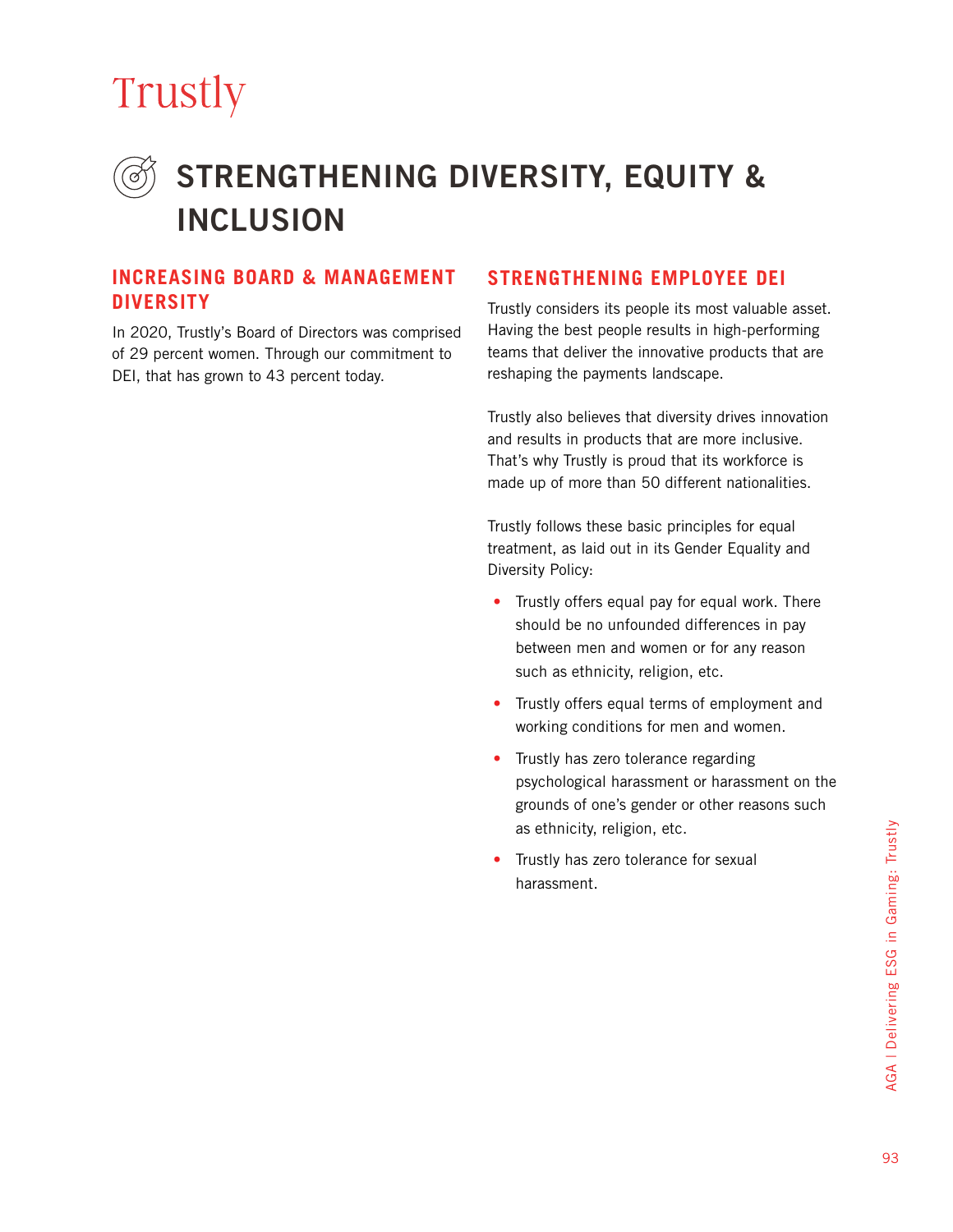### INVESTING IN COMMUNITIES

### **DELIVERING IN TIMES OF CRISIS**

To show its gratitude for frontline healthcare workers during the pandemic, Trustly donated hundreds of meals to healthcare workers around the world.

#### **EXPANDING EDUCATION & CAREER OPPORTUNITIES**

In an effort to reduce hardware waste and also expand global educational opportunities, Trustly donates some of its older computers to [IT for](https://itforchildren.org)  [Children](https://itforchildren.org), a nonprofit organization that provides young people in Ghana with access to computers to further their education.

### Personal Data Integrity

Trustly values customer protection and dedicates significant time to oversee security throughout the supply chain. To keep up with constant developments in data security, Trustly has a dedicated Chief Information Security Officer. Annual audits are also conducted on Trustly's systems to ensure all systems are secure.

Trustly values data privacy to the highest degree. The Company has many measures in place to ensure data protection, including adhering to multiple data protection laws and regulations, mandating all Europe-based employees take General Data Protection Regulation training, establishing a cross functional committee to evaluate all new IT solutions and 24/7 customer support.

Several measures are also in place to detect and protect users from cyberattacks as well as crime prevention. Annual anticorruption and anti-bribery training must be taken by all Trustly employees.